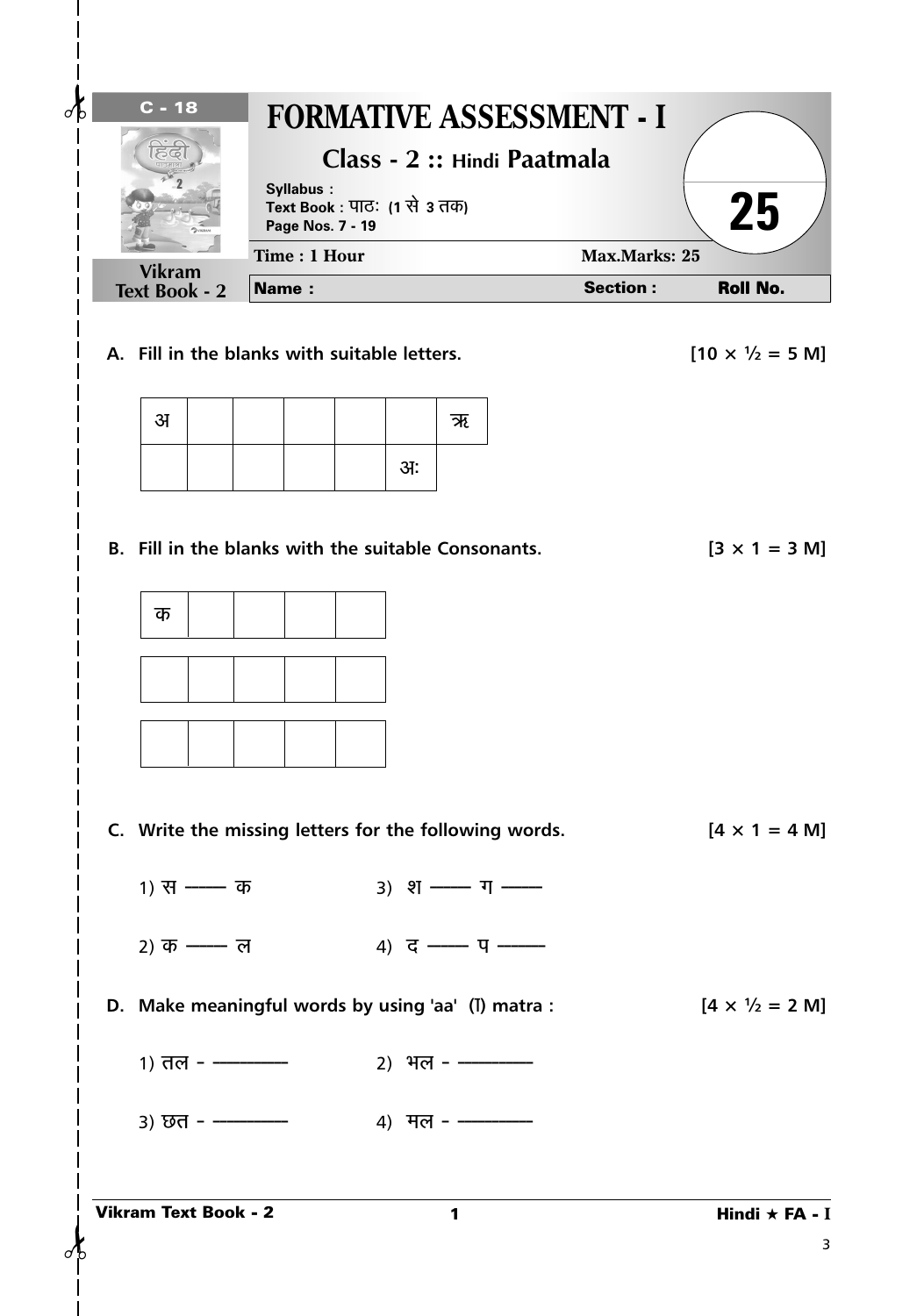



किताब

❖ ❖ ❖ ❖ ❖

4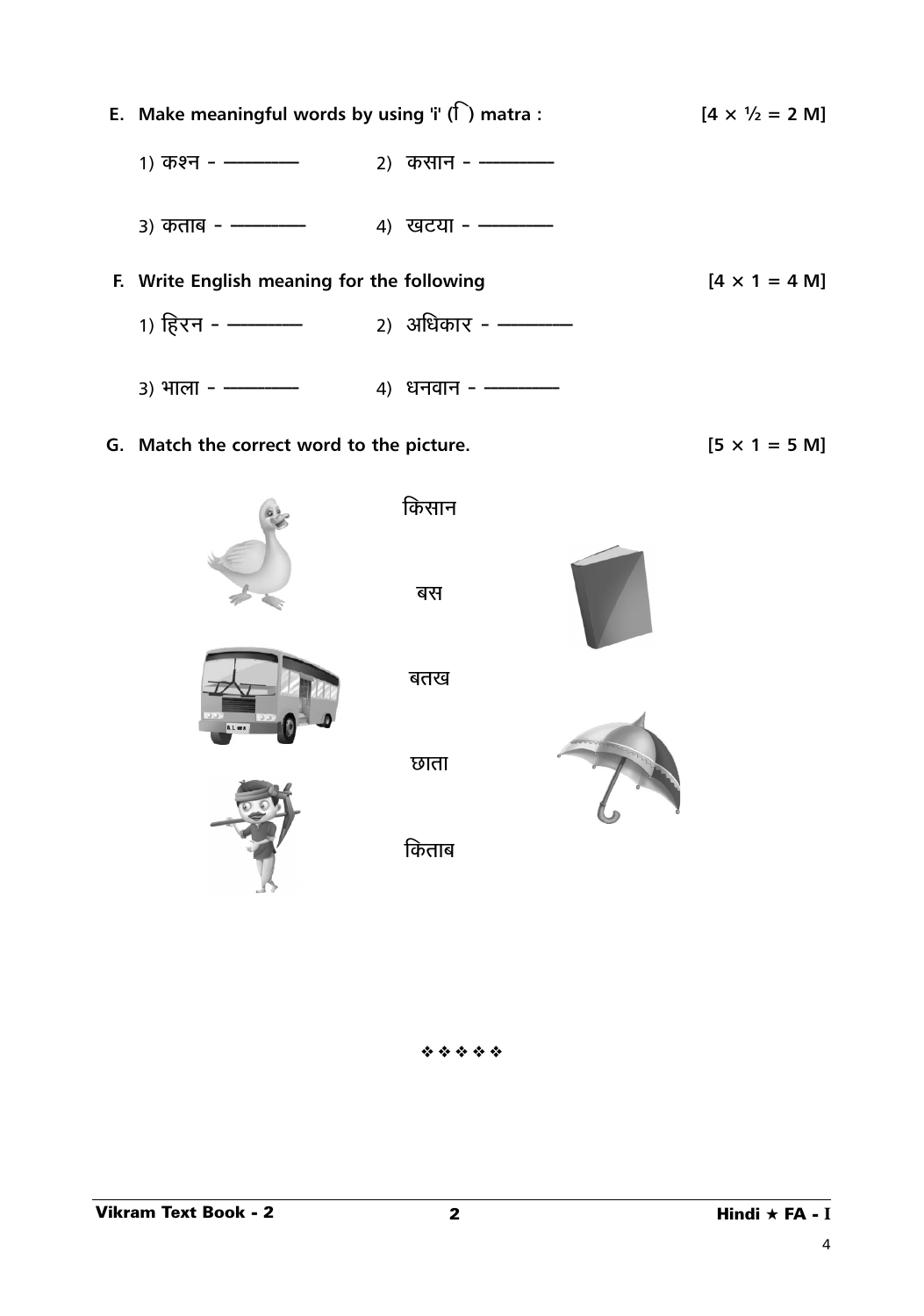| $C - 18$                              | <b>FORMATIVE ASSESSMENT - II</b><br>Class - 2 :: Hindi Paatmala<br>Syllabus:<br>Text Book : पाठः (4 से 6 तक) |                      | 25                           |
|---------------------------------------|--------------------------------------------------------------------------------------------------------------|----------------------|------------------------------|
|                                       | Page No's. 20 - 28<br>Time: 1 Hour                                                                           | <b>Max.Marks: 25</b> |                              |
| <b>Vikram</b><br><b>Text Book - 2</b> | <b>Name:</b>                                                                                                 | <b>Section:</b>      | Roll No.                     |
|                                       | A. Write the Hindi meanings of the following words.                                                          |                      | $[5 \times 1 = 5 \text{ M}]$ |
| 1. Water                              |                                                                                                              |                      |                              |
| 2. Body                               |                                                                                                              |                      |                              |
| 3. Music                              |                                                                                                              |                      |                              |
| 4. Shop                               |                                                                                                              |                      |                              |
| 5. Hungry                             |                                                                                                              |                      |                              |
|                                       | B. Fill in the blanks with suitable words.                                                                   |                      | $[4 \times 1 = 4 M]$         |
| 1) —— रीब                             | 3) बक-                                                                                                       |                      |                              |
| 2) पिचका ——                           | $4)$ —— लाब                                                                                                  |                      |                              |
|                                       | C. Make meaningful words by using 'ee' $(1)$ matra :                                                         |                      | $[4 \times 1 = 4 M]$         |
|                                       | 1) गल $=$ ———————                                                                                            |                      |                              |
|                                       | 2) दापक = ———————                                                                                            |                      |                              |
|                                       | $3)$ नाशपता = $\frac{1}{2}$                                                                                  |                      |                              |
|                                       | 4) $4\pi$                                                                                                    |                      |                              |
| <b>Vikram Text Book - 2</b>           | 1                                                                                                            |                      | Hindi $\star$ FA - II<br>5   |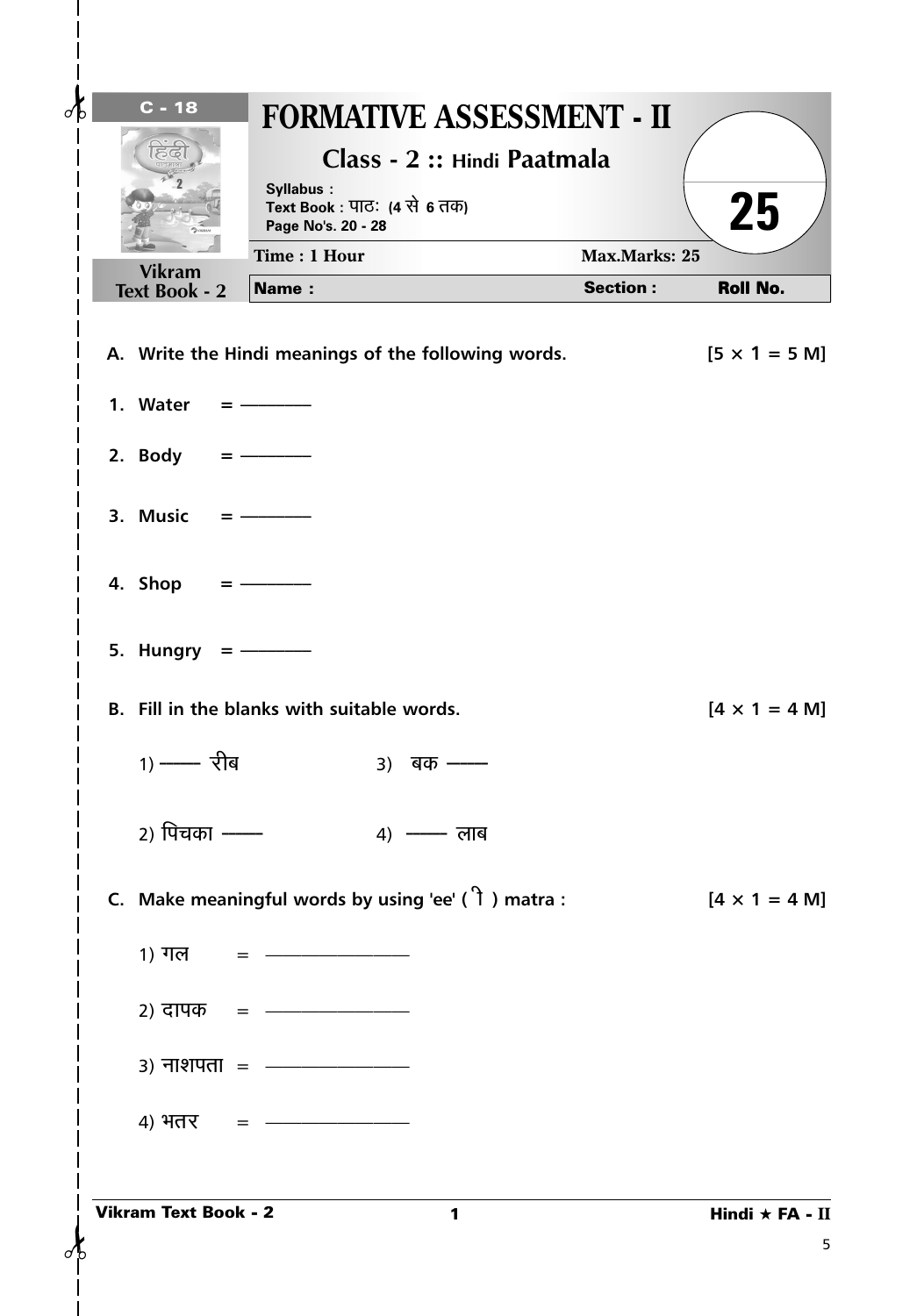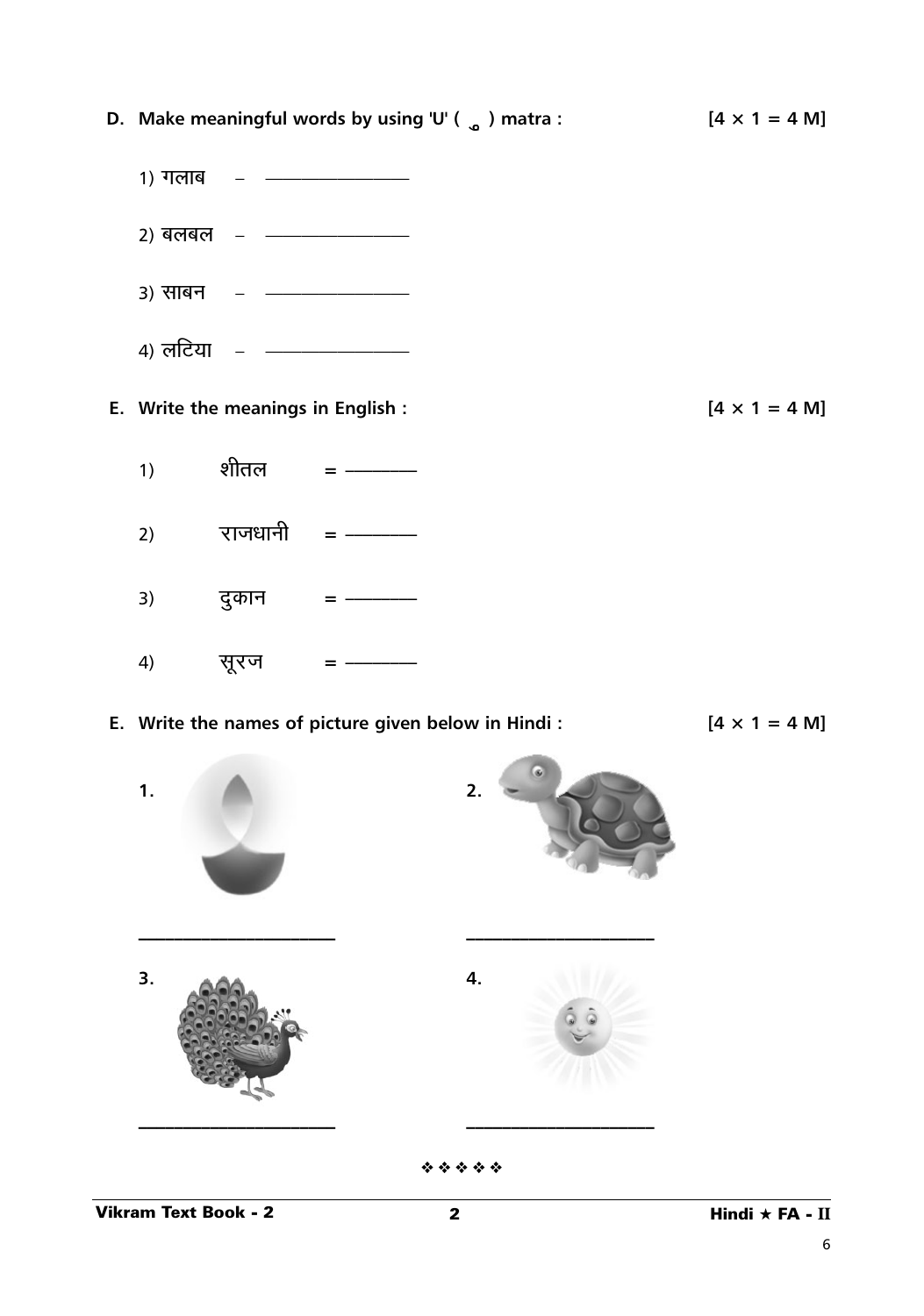| $\lambda$ | $C - 18$<br>ನಡ                             | Syllabus:<br>Text Book : पाठः (9 से 13 तक)<br>Page No's. 35 - 49 | <b>FORMATIVE ASSESSMENT - III</b><br>Class - 2 :: Hindi Paatmala |                      | 25                           |
|-----------|--------------------------------------------|------------------------------------------------------------------|------------------------------------------------------------------|----------------------|------------------------------|
|           | <b>Vikram</b>                              | Time: 1 Hour                                                     |                                                                  | <b>Max.Marks: 25</b> |                              |
|           | <b>Text Book - 2</b>                       | <b>Name:</b>                                                     |                                                                  | <b>Section:</b>      | <b>Roll No.</b>              |
|           | A. Fill in the blanks as given in example  |                                                                  |                                                                  |                      | $[5 \times 1 = 5 \text{ M}]$ |
|           |                                            | जैसे - Eg : अ + T + म = आम                                       |                                                                  |                      |                              |
|           | 1) $\bar{f} + \sum_{k=1}^{N} f_k$          |                                                                  |                                                                  |                      |                              |
|           |                                            |                                                                  |                                                                  |                      |                              |
|           | 3) $\vec{d} + \vec{l} + \vec{d} + \vec{l}$ |                                                                  |                                                                  |                      |                              |
|           | 4) $\vec{G} + \vec{1} + \vec{G} + \vec{d}$ |                                                                  |                                                                  |                      |                              |
|           |                                            | $- = 1 + 7 + 7 + 1$                                              |                                                                  |                      |                              |
|           |                                            |                                                                  | B. Write the English meaning of the following words.             |                      | $[5 \times 1 = 5 \text{ M}]$ |
|           | 1) पैसा                                    |                                                                  |                                                                  |                      |                              |
|           |                                            | 2) मोर = ———————                                                 |                                                                  |                      |                              |
|           |                                            | 3) जोहरी = $\frac{1}{2}$                                         |                                                                  |                      |                              |
|           |                                            | 4) अंगूर = $\frac{1}{2}$                                         |                                                                  |                      |                              |
|           |                                            |                                                                  |                                                                  |                      |                              |
|           |                                            |                                                                  | C. Make meaningful words by using 'O' $(1)$ matra :              |                      | $[2 \times 1 = 2 \text{ M}]$ |
|           | 1) हली =                                   |                                                                  | $\frac{1}{2}$ 2) मटर = $\frac{1}{2}$                             |                      |                              |
|           | <b>Vikram Text Book - 2</b>                |                                                                  | 1                                                                |                      | Hindi $\star$ FA - III       |
|           |                                            |                                                                  |                                                                  |                      | 7                            |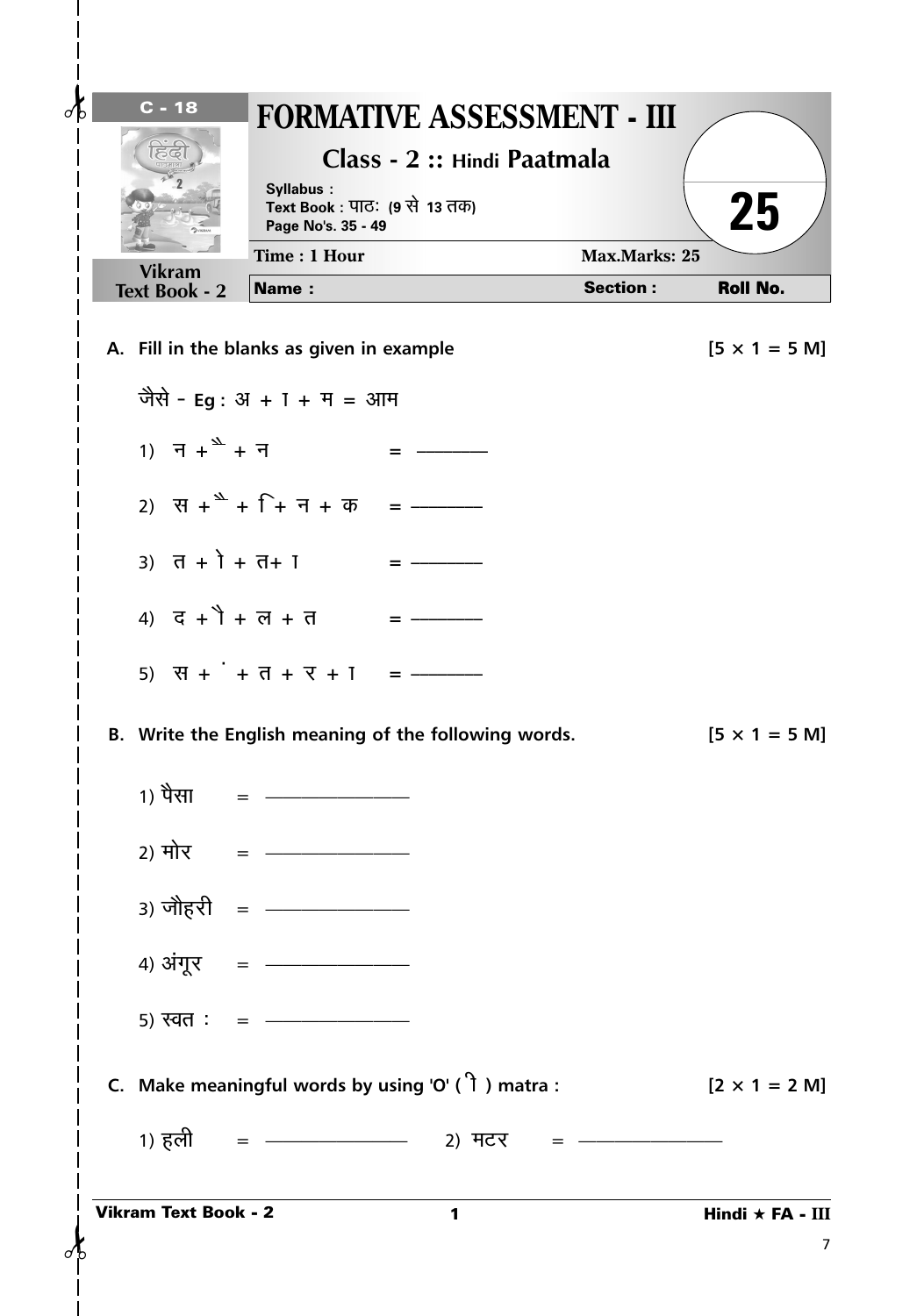

❖ ❖ ❖ ❖ ❖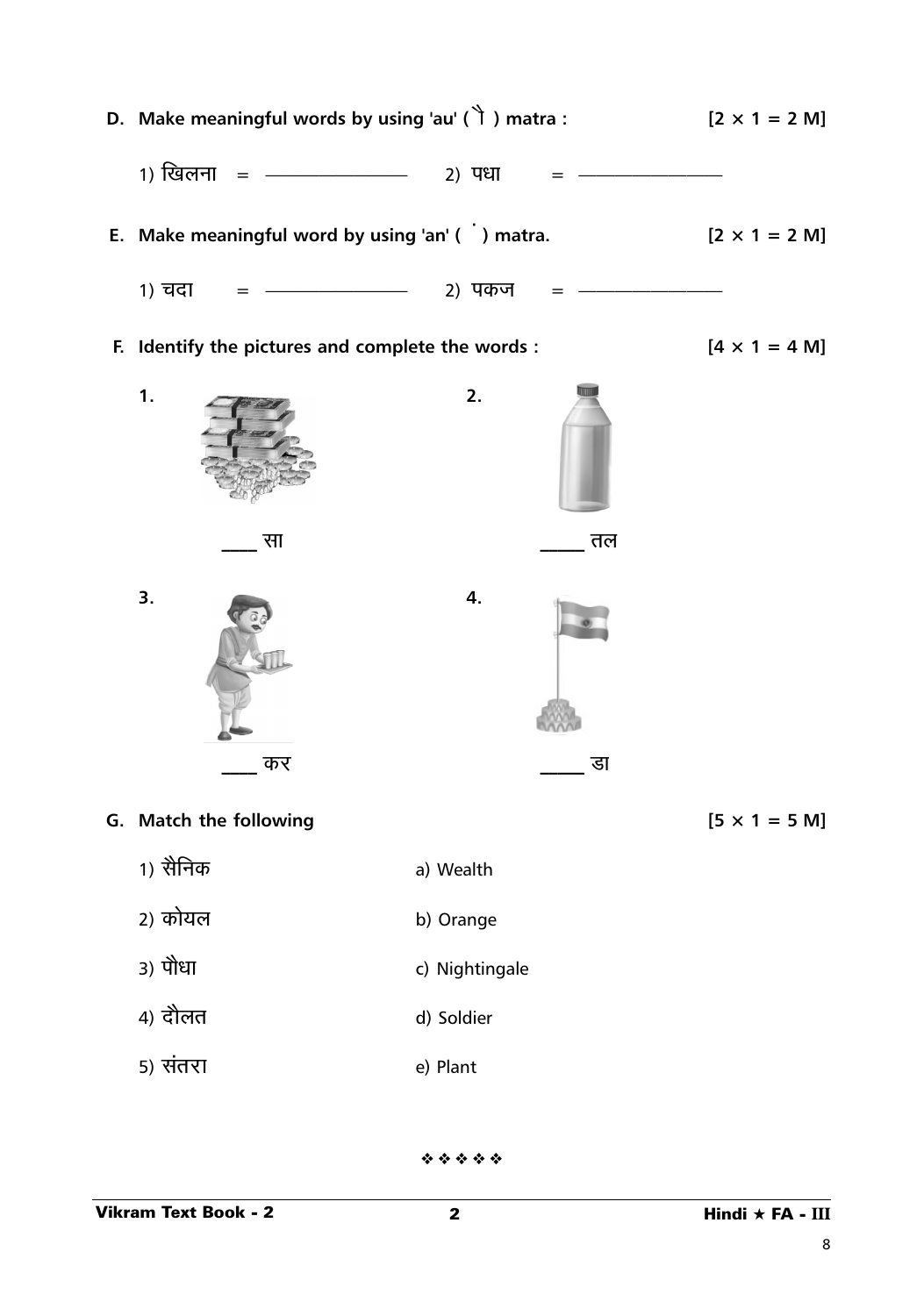| $c - 18$                                                                   | <b>FORMATIVE ASSESSMENT - IV</b><br>Class - 2 :: Hindi Paatmala<br>Syllabus:<br>Text Book : पाठः (17 से 22 तक) |                                         | 25                         |
|----------------------------------------------------------------------------|----------------------------------------------------------------------------------------------------------------|-----------------------------------------|----------------------------|
|                                                                            | Page No's. 56 - 61                                                                                             |                                         |                            |
| <b>Vikram</b><br><b>Text Book - 2</b>                                      | Time: 1 Hour<br><b>Name:</b>                                                                                   | <b>Max.Marks: 25</b><br><b>Section:</b> | <b>Roll No.</b>            |
| 1) Bitter Gourd<br>2) Marigold<br>3) King fisher<br>4) Camel<br>5) Leopard | A. Write the Hindi meanings of the following words.<br>$= -$                                                   |                                         | $[5 \times 1 = 5 M]$       |
| 1) शिमला मिर्च<br>2) गुलबहार<br>3) गिध्द<br>4) घोड़ा                       | B. Write the English meanings of the following words.<br>$=$<br>$=$                                            |                                         | $[5 \times 1 = 5 M]$       |
| 5) भालू<br><b>Vikram Text Book - 2</b>                                     | C. Fill in the blanks with suitable letter.<br>1) म — म 2) च — ली 3) को — ल<br>1                               |                                         | $(5 \times 1 = 5 M)$       |
|                                                                            |                                                                                                                |                                         | Hindi $\star$ FA - IV<br>9 |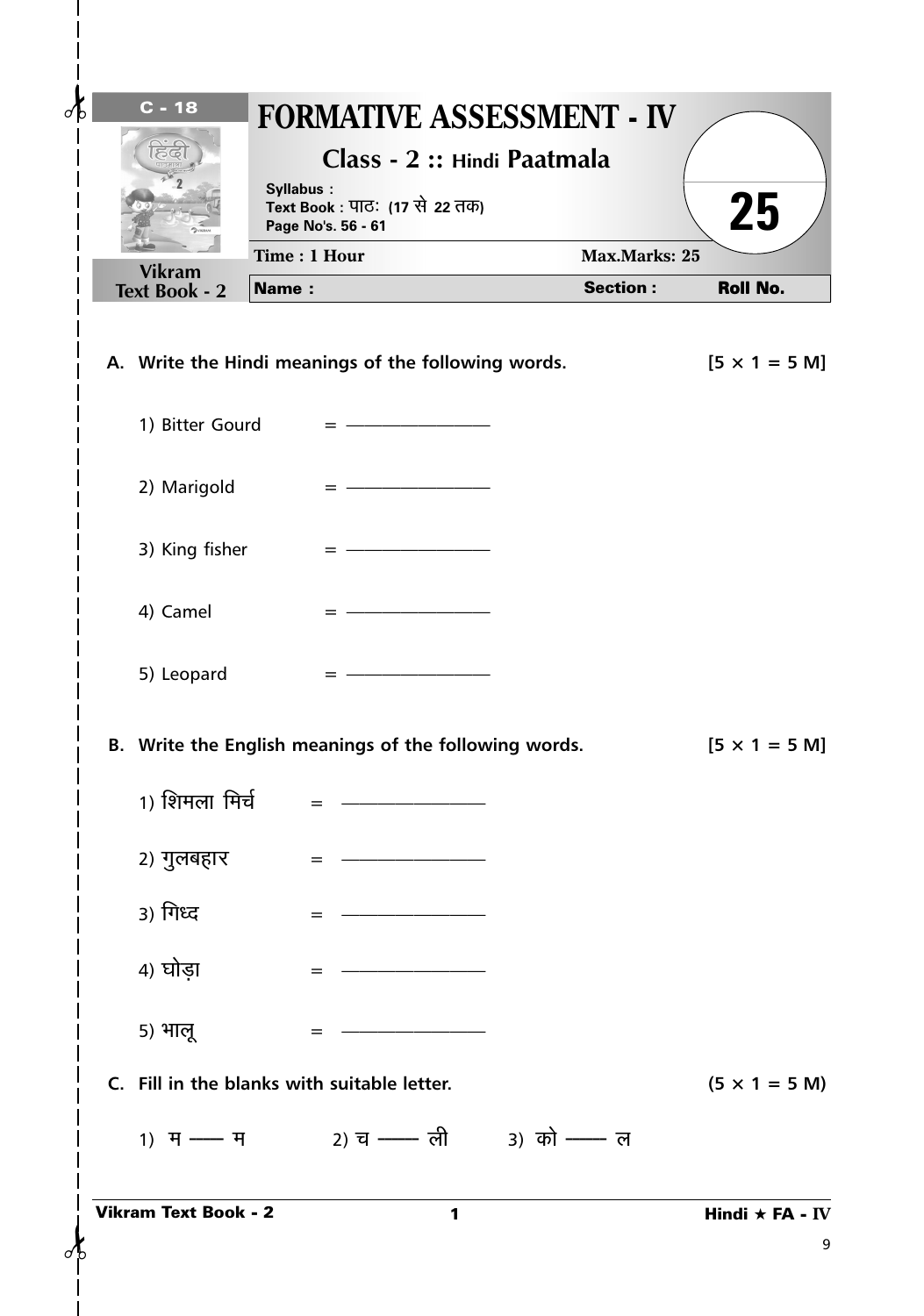$$
4) \, \overline{q} \, \overline{\!\!\text{---}} \, \overline{\!\!\text{---}} \, \overline{\!\!\text{---}} \, \overline{\!\!\text{---}} \, \overline{\!\!\text{---}} \, \overline{\!\!\text{---}} \, \overline{\!\!\text{---}} \, \overline{\!\!\text{---}} \, \overline{\!\!\text{---}} \, \overline{\!\!\text{---}} \, \overline{\!\!\text{---}} \, \overline{\!\!\text{---}} \, \overline{\!\!\text{---}} \, \overline{\!\!\text{---}} \, \overline{\!\!\text{---}} \, \overline{\!\!\text{---}} \, \overline{\!\!\text{---}} \, \overline{\!\!\text{---}} \, \overline{\!\!\text{---}} \, \overline{\!\!\text{---}} \, \overline{\!\!\text{---}} \, \overline{\!\!\text{---}} \, \overline{\!\!\text{---}} \, \overline{\!\!\text{---}} \, \overline{\!\!\text{---}} \, \overline{\!\!\text{---}} \, \overline{\!\!\text{---}} \, \overline{\!\!\text{---}} \, \overline{\!\!\text{---}} \, \overline{\!\!\text{---}} \, \overline{\!\!\text{---}} \, \overline{\!\!\text{---}} \, \overline{\!\!\text{---}} \, \overline{\!\!\text{---}} \, \overline{\!\!\text{---}} \, \overline{\!\!\text{---}} \, \overline{\!\!\text{---}} \, \overline{\!\!\text{---}} \, \overline{\!\!\text{---}} \, \overline{\!\!\text{---}} \, \overline{\!\!\text{---}} \, \overline{\!\!\text{---}} \, \overline{\!\!\text{---}} \, \overline{\!\!\text{---}} \, \overline{\!\!\text{---}} \, \overline{\!\!\text{---}} \, \overline{\!\!\text{---}} \, \overline{\!\!\text{---}} \, \overline{\!\!\text{---}} \, \overline{\!\!\text{---}} \, \overline{\!\!\text{---}} \, \overline{\!\!\text{---}} \, \overline{\!\!\text{---}} \, \overline{\!\!\text{---}} \, \overline{\!\!\text{---}} \, \overline{\!\!\text{---}} \, \overline{\!\!\text{---}} \, \overline{\!\!\text{---}} \, \overline{\!\!\text{---}} \, \overline{\!\!\text{---}} \, \overline{\!\!\text{---}} \, \overline{\!\!\text{---}} \, \overline
$$

## **D.** Write the names of pictures using the below box

$$
[5 \times 1 = 5 \text{ M}]
$$

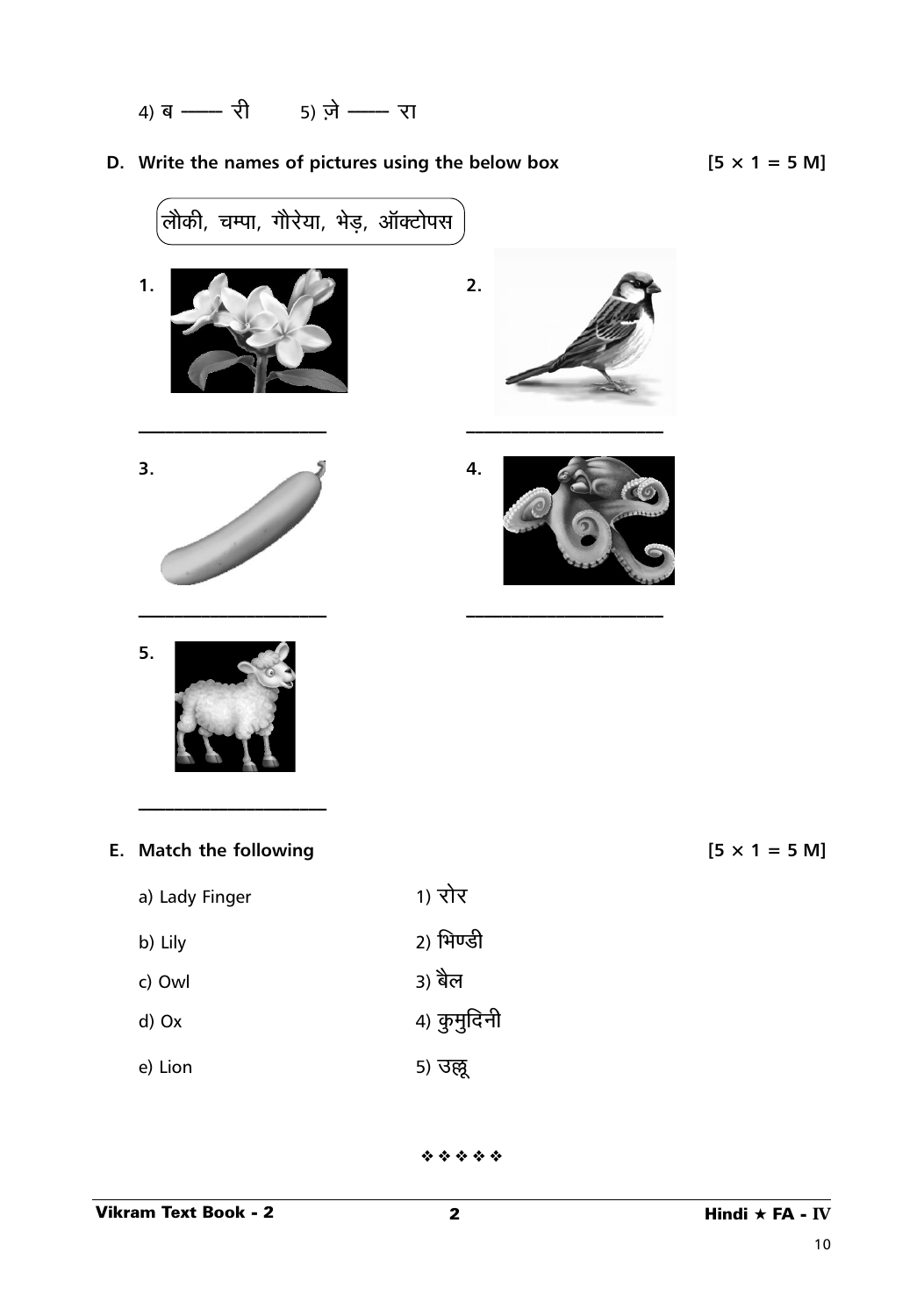| $\mathcal{A}$ | $C - 18$                                                      | Syllabus:<br>Page No's. 7 - 34 | <b>SUMMATIVE ASSESSMENT - I</b><br>Class - 2 :: Hindi Paatmala<br>Text Book : पाठः (1 से 8 तक) |                                         | 50                                                |
|---------------|---------------------------------------------------------------|--------------------------------|------------------------------------------------------------------------------------------------|-----------------------------------------|---------------------------------------------------|
|               | <b>Vikram</b>                                                 | Time: 21/2 Hours               |                                                                                                | <b>Max.Marks: 50</b><br><b>Section:</b> |                                                   |
|               | <b>Text Book - 2</b><br>I. Write Varnamala from '3" To 'ज्ञ'. | Name:                          |                                                                                                |                                         | <b>Roll No.</b><br>$[15 \times 1 = 15 \text{ M}]$ |
|               |                                                               |                                |                                                                                                |                                         |                                                   |
|               |                                                               |                                |                                                                                                |                                         |                                                   |
|               | II. Write the missing letters given below.                    |                                |                                                                                                |                                         | $[10 \times 1 = 10 \text{ M}]$                    |
|               | $1)$ ब —— द                                                   |                                | 6) — ला                                                                                        |                                         |                                                   |
|               | 2) शनि —— र                                                   |                                | 7) —— मृत                                                                                      |                                         |                                                   |
|               | 3) राजधा -                                                    |                                | 8) - वर                                                                                        |                                         |                                                   |
|               | 4) बुद्धि --                                                  |                                | 9) स - ली                                                                                      |                                         |                                                   |
|               | 5) - रज                                                       |                                | 10) — ड़िया                                                                                    |                                         |                                                   |
| σĿ            | <b>Vikram Text Book - 2</b>                                   |                                | 1                                                                                              |                                         | Hindi ★ SA - I<br>11                              |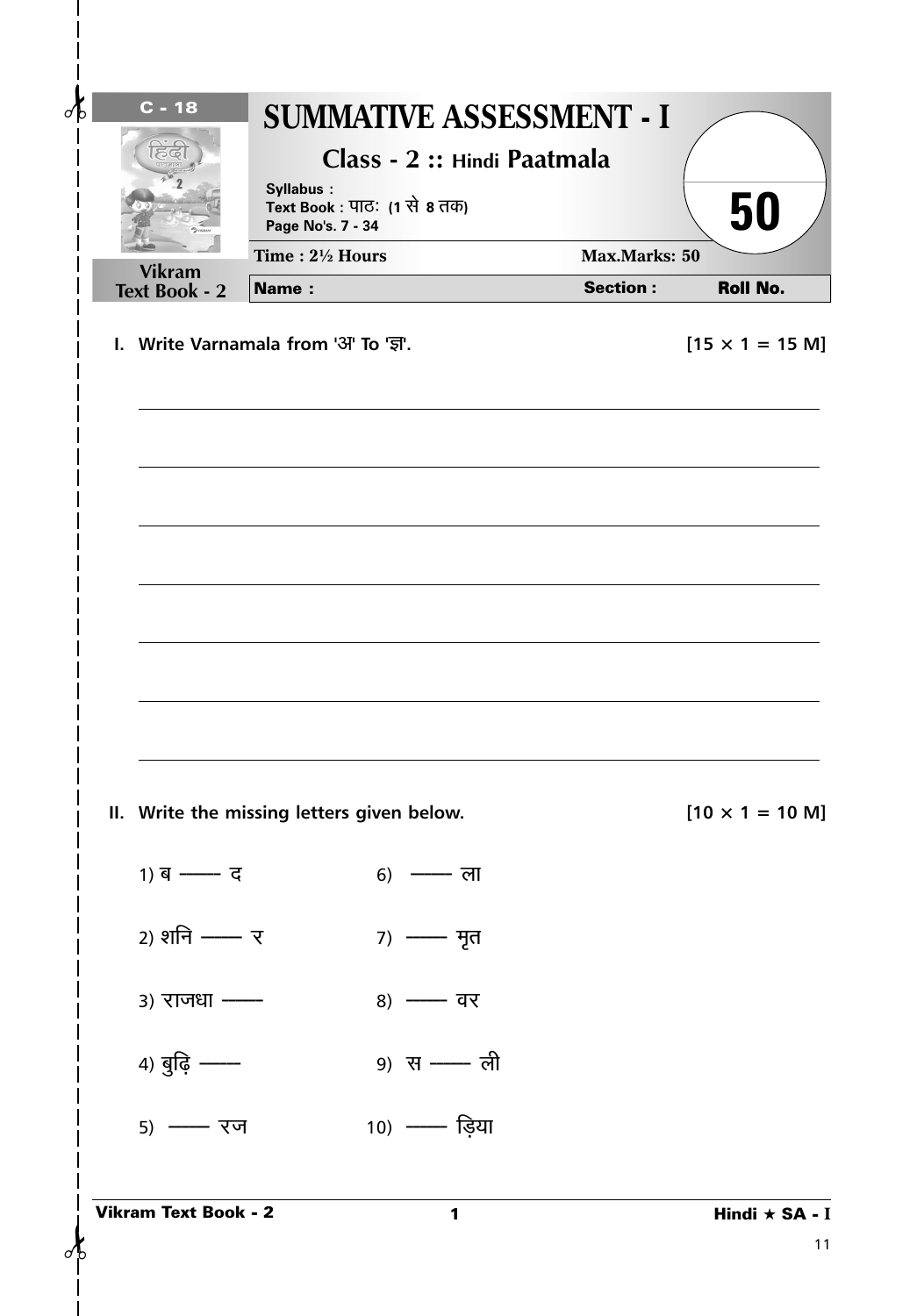|    |                                                                                                  | III. Write the English meanings of the following words.                                                                                 | $[5 \times 1 = 5 \text{ M}]$ |
|----|--------------------------------------------------------------------------------------------------|-----------------------------------------------------------------------------------------------------------------------------------------|------------------------------|
|    |                                                                                                  |                                                                                                                                         |                              |
|    |                                                                                                  |                                                                                                                                         |                              |
|    | <u>3) शरीर   –   ————————</u>                                                                    |                                                                                                                                         |                              |
|    | IV. Write the Hindi meaning of the following words.                                              |                                                                                                                                         | $[5 \times 1 = 5 \text{ M}]$ |
|    |                                                                                                  | 1) Yesterday = $\frac{1}{2}$ = 4) Cloud = $\frac{1}{2}$                                                                                 |                              |
|    |                                                                                                  | 2) Gold = $\frac{1}{2}$ = $\frac{1}{2}$ = $\frac{1}{2}$ = $\frac{1}{2}$ = $\frac{1}{2}$ = $\frac{1}{2}$ = $\frac{1}{2}$ = $\frac{1}{2}$ |                              |
|    | 3) Net                                                                                           |                                                                                                                                         |                              |
|    | V. Fill in the blanks as given in example                                                        |                                                                                                                                         | $[5 \times 1 = 5 \text{ M}]$ |
|    | जैसे - Eg : अ + T + म = आम                                                                       |                                                                                                                                         |                              |
|    | 1) $\Gamma$ + $\overline{e}$ + $\overline{e}$ + $\overline{v}$ + $\overline{v}$ = $\overline{ -$ |                                                                                                                                         |                              |
|    | 2) $T + 3 + 2 + 1 + 1 =$ = -----                                                                 |                                                                                                                                         |                              |
|    | 3) $\Psi + \Delta + \overline{d}$                                                                | $\qquad \qquad \blacksquare$                                                                                                            |                              |
|    | 4) $\Pi + \Delta + \nabla$                                                                       | $\qquad \qquad =$                                                                                                                       |                              |
|    | 5) $3I + I + T + 1 + T + T$                                                                      | $\qquad \qquad \blacksquare$                                                                                                            |                              |
|    | VI. Write the names of pictures given below in Hindi.                                            |                                                                                                                                         | $[5 \times 1 = 5 M]$         |
| 1. | 2.                                                                                               | 3.                                                                                                                                      |                              |

**4. 5.**

12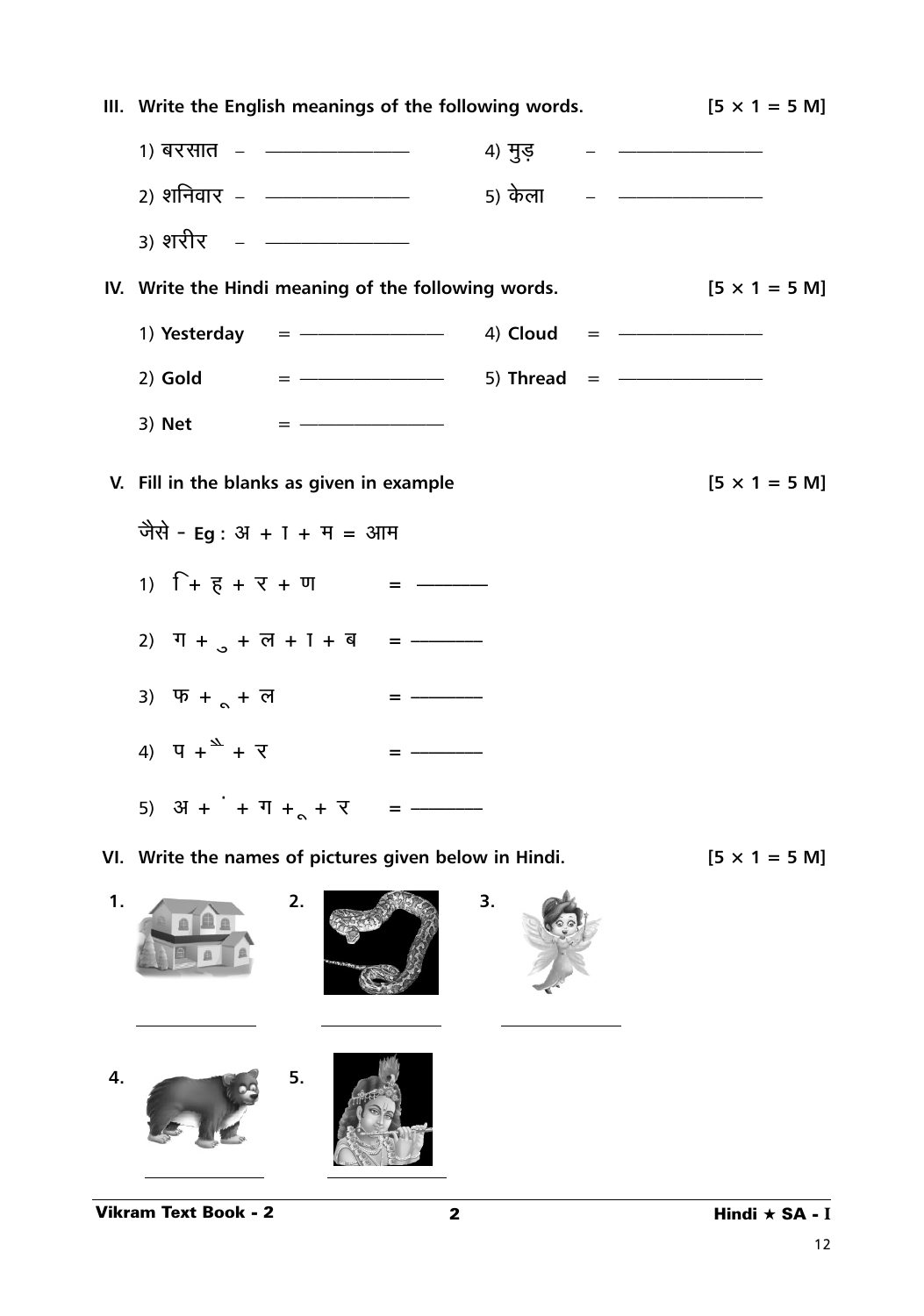## $\frac{1}{2}$  VII. Write the following  $\begin{bmatrix} 5 \times 1 = 5 \end{bmatrix}$

- 
- 1) पेड़ a) Sachet
- 2) सूरज b) Ray
- <sup>3)</sup> पुड़िया c) Bud
- 4) d) Sun
- 5) e) Tree

❖ ❖ ❖ ❖ ❖

✁ ✁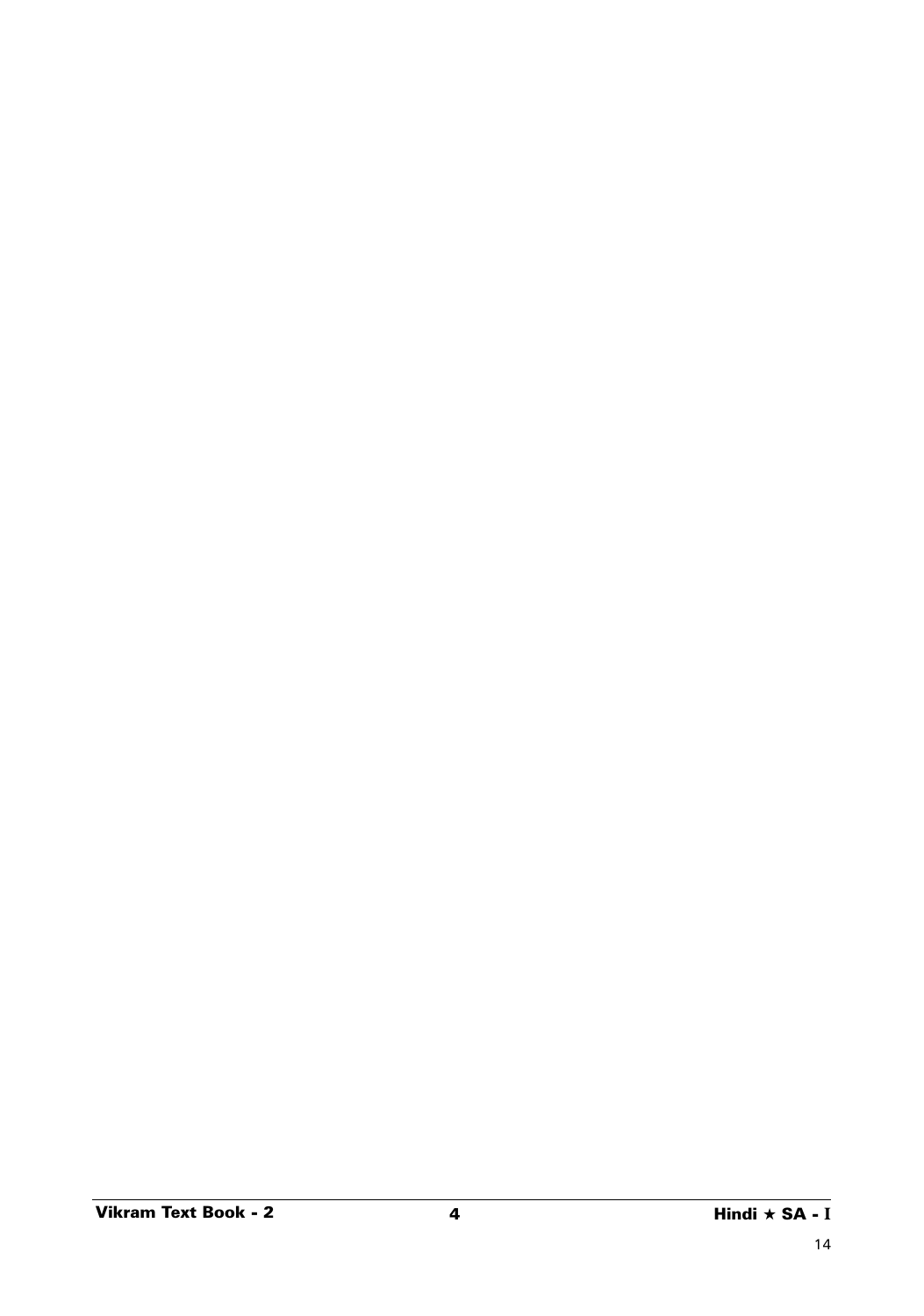| $C - 18$<br>ನಡ       |               |                             |              | Syllabus:<br>Page No's. 7 - 55 | Text Book : पाठः (1 से 16 तक)                                  |   |   | <b>SUMMATIVE ASSESSMENT - II</b><br>Class - 2 :: Hindi Paatmala |   |                                                                             |    | 50                             |    |
|----------------------|---------------|-----------------------------|--------------|--------------------------------|----------------------------------------------------------------|---|---|-----------------------------------------------------------------|---|-----------------------------------------------------------------------------|----|--------------------------------|----|
|                      | <b>Vikram</b> |                             |              | Time: $2\frac{1}{2}$ Hours     |                                                                |   |   |                                                                 |   | Max.Marks: 50                                                               |    |                                |    |
| <b>Text Book - 2</b> |               |                             | <b>Name:</b> |                                |                                                                |   |   |                                                                 |   | <b>Section:</b>                                                             |    | <b>Roll No.</b>                |    |
|                      |               |                             |              |                                | I. Write the symbols of the vowels given below                 |   |   |                                                                 |   |                                                                             |    | $[10 \times 1 = 10 \text{ M}]$ |    |
| अ                    | आ             | इ                           | ई            | उ                              | ऊ                                                              | ऋ | ए | ऐ                                                               | ओ | ओे                                                                          | अं | 3I:                            |    |
| X                    | y             |                             |              |                                |                                                                |   |   |                                                                 |   |                                                                             |    |                                |    |
|                      |               |                             |              |                                |                                                                |   |   | II. Write the English meanings of the following words.          |   |                                                                             |    | $[8 \times 1 = 8 \text{ M}]$   |    |
|                      |               |                             |              |                                | 1) दैनिक   –   ———————                                         |   |   | <u>5) जौहरी   –   ———————</u>                                   |   |                                                                             |    |                                |    |
| $2)$ प्रातः          |               |                             |              |                                |                                                                |   |   | 6) हंस                                                          |   |                                                                             |    |                                |    |
|                      | ३) सोना       |                             |              |                                | <u> 2001 - Alexandro Alexandro III e alexandro de la conte</u> |   |   | ७) कंघा                                                         |   |                                                                             |    |                                |    |
| 4) चंदा              |               |                             |              |                                |                                                                |   |   | 8) कौन                                                          |   |                                                                             |    |                                |    |
|                      |               |                             |              |                                |                                                                |   |   | III. Write the Hindi meaning of the following words.            |   |                                                                             |    | $[8 \times 1 = 8 \text{ M}]$   |    |
|                      |               |                             |              |                                |                                                                |   |   | 1) Stomach = $\frac{1}{2}$ = 5) Swim                            |   | $=$ $-$                                                                     |    |                                |    |
|                      |               | 2) Bread                    |              |                                |                                                                |   |   | 6) Shell                                                        |   | = - <del>---------</del>                                                    |    |                                |    |
| 3) Bag               |               |                             |              |                                |                                                                |   |   |                                                                 |   |                                                                             |    |                                |    |
| 4) Race              |               |                             |              |                                |                                                                |   |   | $=$ $-$ 8) War                                                  |   | $\qquad \qquad \blacksquare \qquad \qquad \blacksquare \qquad \blacksquare$ |    |                                |    |
|                      |               |                             |              |                                | IV. Fill in the blanks with suitable Words.                    |   |   |                                                                 |   |                                                                             |    | $(8 \times 1 = 8$ M)           |    |
|                      |               |                             |              |                                |                                                                |   |   | 1) सै --- क 2) सो --- 3) जो --- र 4) फो --- रा                  |   |                                                                             |    |                                |    |
|                      |               |                             |              |                                |                                                                |   |   | 5) शं ---- 6) सं -- - तः 7)त -- - ज 8) अ -- - स                 |   |                                                                             |    |                                |    |
|                      |               | <b>Vikram Text Book - 2</b> |              |                                |                                                                |   | 1 |                                                                 |   |                                                                             |    | Hindi ★ SA - II                | 15 |

 $\overline{\phantom{a}}$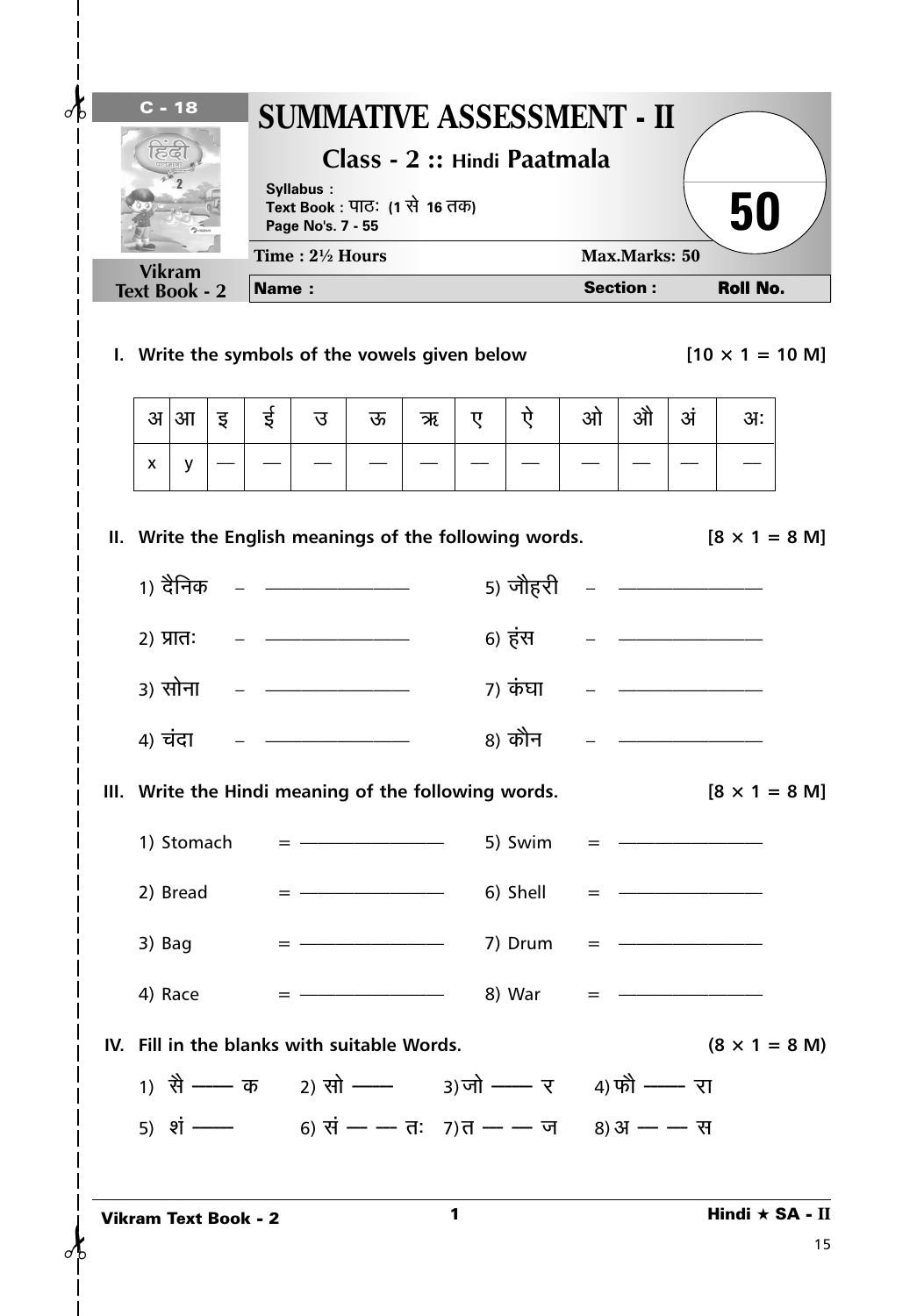

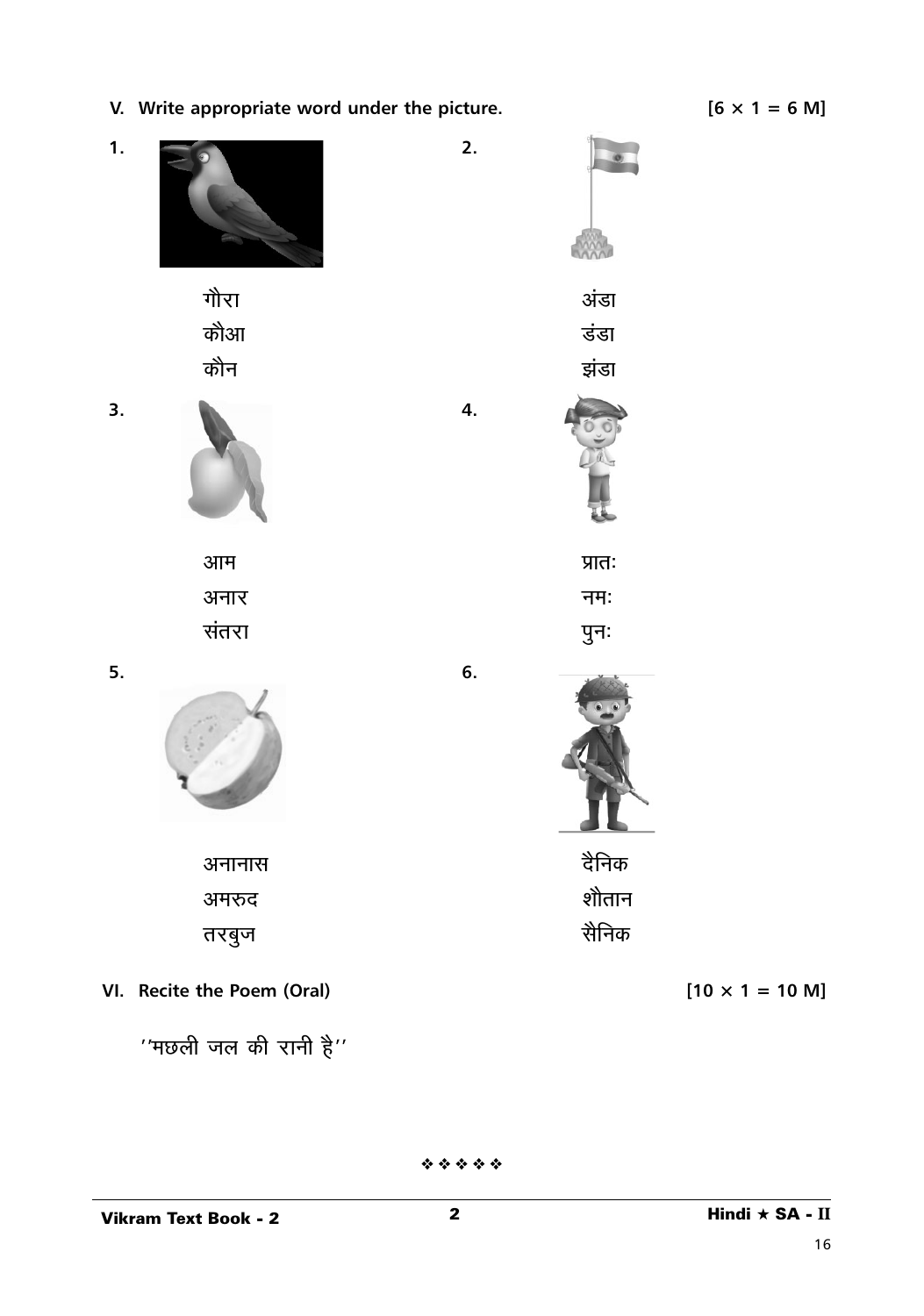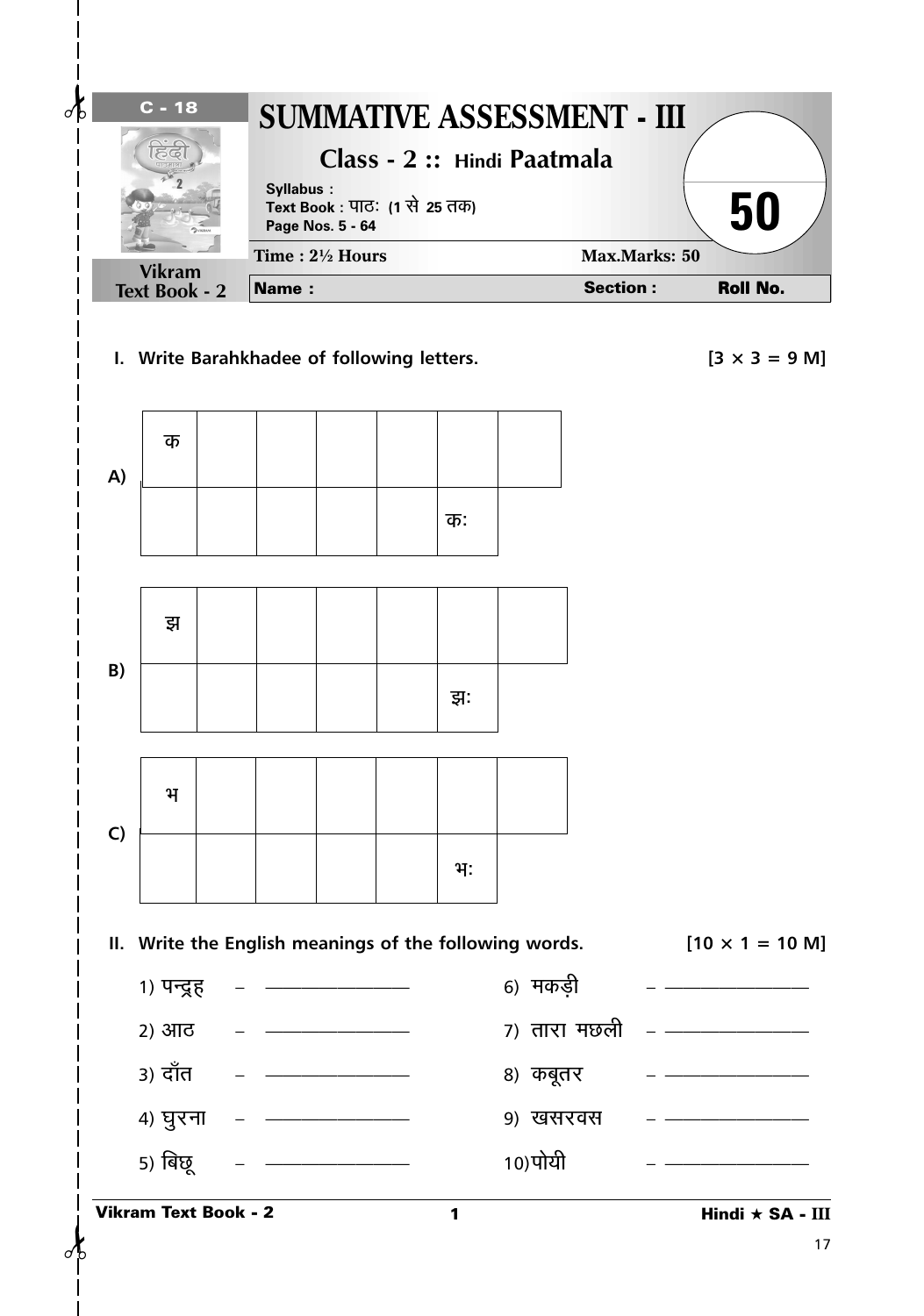|  | III. Write the Hindi meanings of the following words.          |                        | $[10 \times 1 = 10 \text{ M}]$ |
|--|----------------------------------------------------------------|------------------------|--------------------------------|
|  | 1) Seven $=$ $-$                                               | 6) Race $=$ $-$        |                                |
|  | 2) Honey - Bee = $\frac{1}{2}$ - 7) There fore = $\frac{1}{2}$ |                        |                                |
|  |                                                                |                        |                                |
|  | 4) Crab $=$ $-$                                                | 9) Enemy $=$ $-$       |                                |
|  | 5) Tulip $=$ $-$                                               |                        |                                |
|  | IV. Correct and rewrite the following words.                   |                        | $[10 \times 1 = 10 \text{ M}]$ |
|  | 1) बरसत = ———————                                              |                        | 2) खट9८या = ———————            |
|  | $3)$ गलाब = $\frac{1}{2}$                                      | 4) सरज = $\frac{1}{2}$ |                                |
|  | $(5)$ वर्षभ = ———————                                          | 6) तरना = ———————      |                                |
|  | 7) अंतत = $\frac{1}{1}$                                        | 8) अननस = ———————      |                                |
|  | 9) गलबहार = $\frac{1}{2}$                                      | 10) बगला = ———————     |                                |

**V.** Write the names of picturs using the below box.  $[5 \times 1 = 5 \text{ M}]$ 

.<br>चींटी, शार्क, हाथी, अरबी, गेंदा